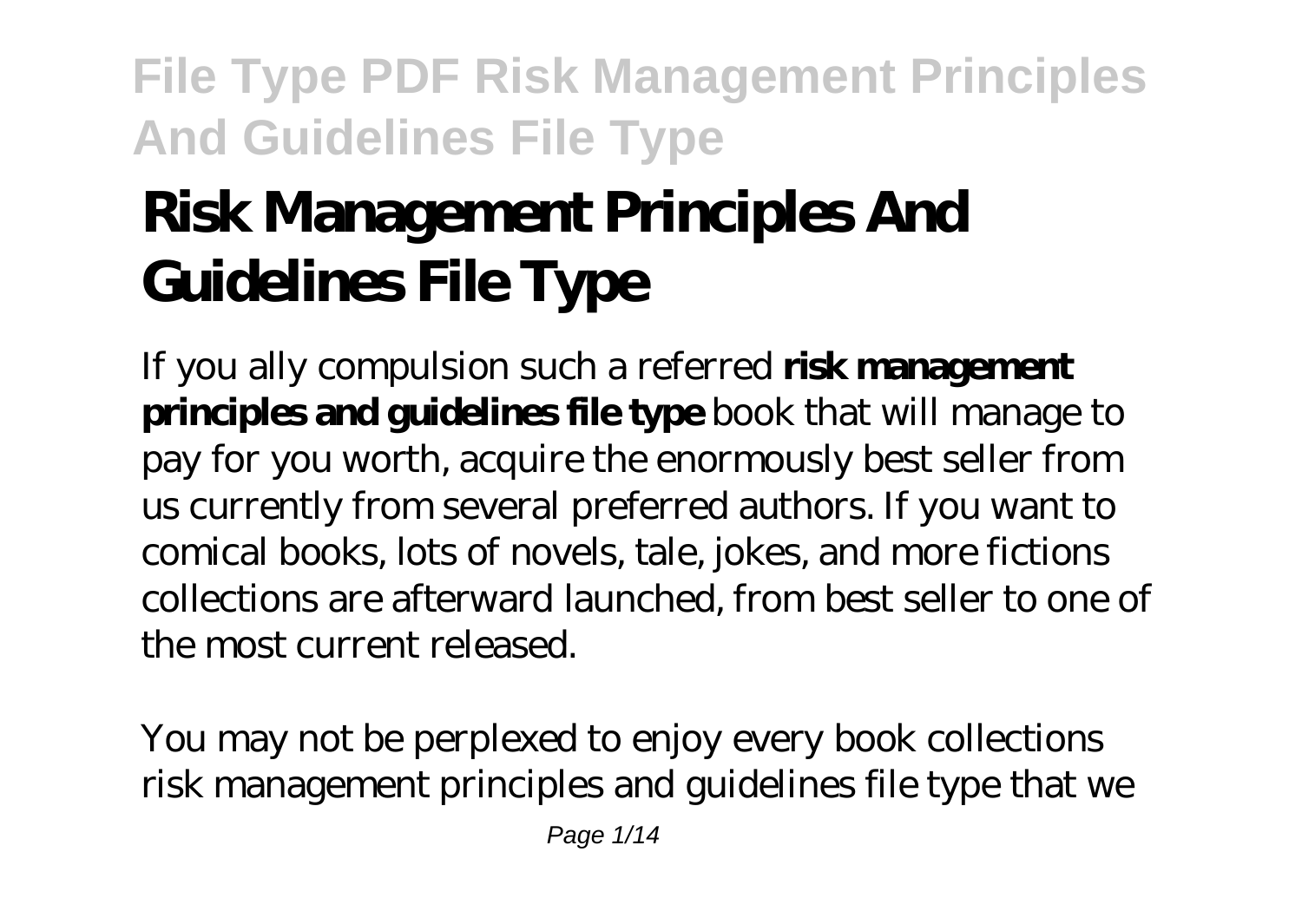will unconditionally offer. It is not a propos the costs. It's not quite what you infatuation currently. This risk management principles and guidelines file type, as one of the most working sellers here will unconditionally be in the middle of the best options to review.

Risk Management Principles And Guidelines ISO 31000:2009 provides principles and generic guidelines on risk management. ISO 31000:2009 can be used by any public, private or community enterprise, association, group or individual. Therefore, ISO 31000:2009 is not specific to any industry or sector. ISO 31000:2009 can be applied throughout the life of an organization, and to a wide range of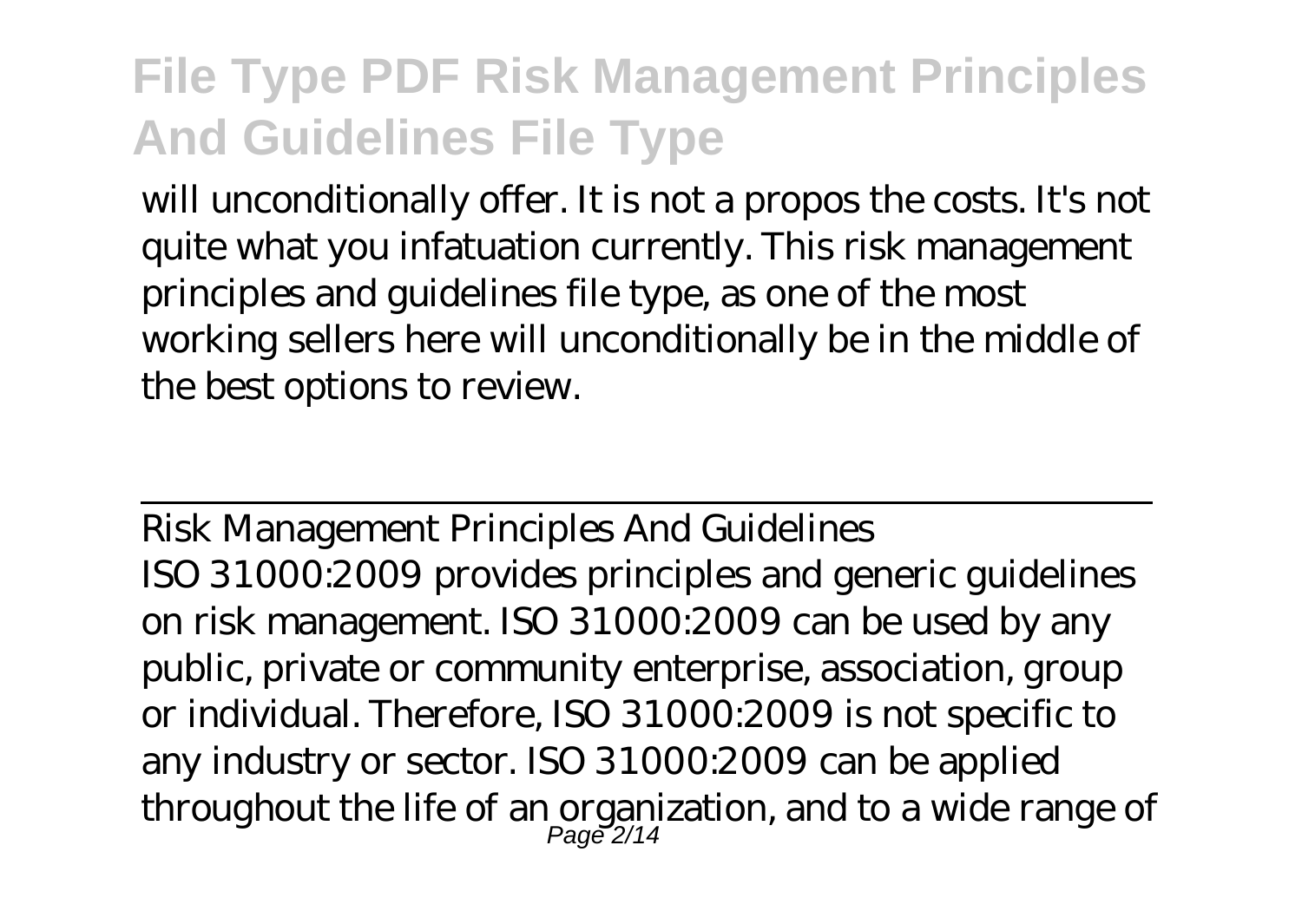activities, including strategies and decisions, operations, processes, functions, projects, products, services and assets.

ISO - ISO 31000:2009 - Risk management — Principles and

...

The principles and guidelines set out below are based on what the courts have decided is required of duty-holders, and are intended to help HSE regulatory staff reach decisions about the control of...

Risk management: Expert guidance - Principles and ... Risk management is a human activity and it takes place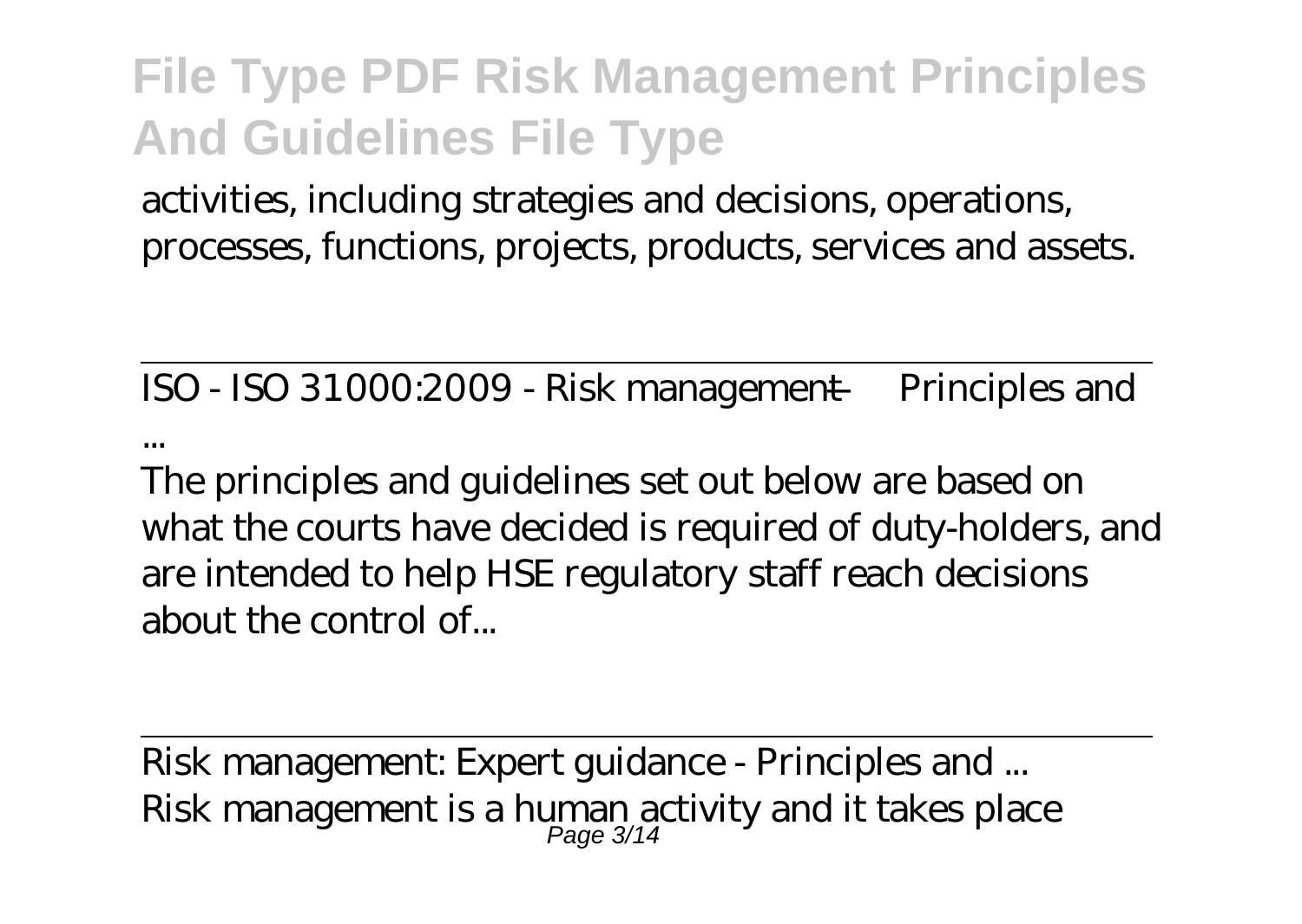within one or more culture (organizational culture, etc.). Risk managers must be aware of the human and culture factors that the risk management effort takes place in and know the influence that human and culture factors will place on the risk management effort.

8 Principles of Risk Management: Risk Management Basics ... ISO 31000:2018 Risk management – Principles and Guidelines. ISO 31000 helps organizations develop a risk management strategy to effectively identify and mitigate risks, thereby enhancing the likelihood of achieving their objectives and increasing the protection of their assets. Its overarching goal is to develop a risk management culture Page 4/14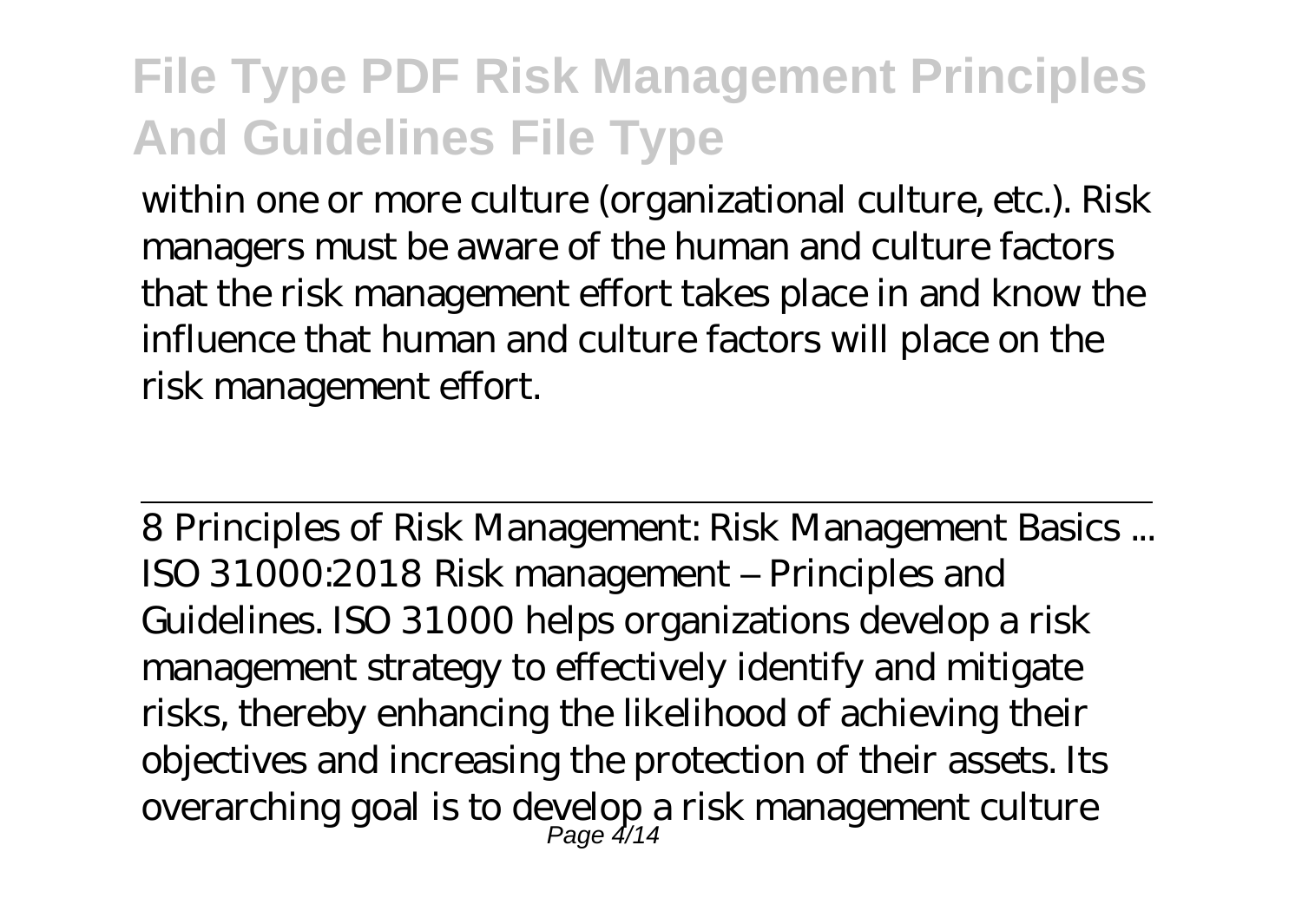where employees and stakeholders are aware of the importance of monitoring and managing risk.

ISO 31000:2018 Risk management – Principles and Guidelines

The terminology documents, ISO Guide 73 and ANSI/ASSE Z690.1-2011, were found to be identical and contained all of the risk vocabulary used in the subsequent two standards. In the present review,...

(PDF) Risk Management Principles and Guidelines The terminology documents, ISO Guide 73 and ANSI/ASSE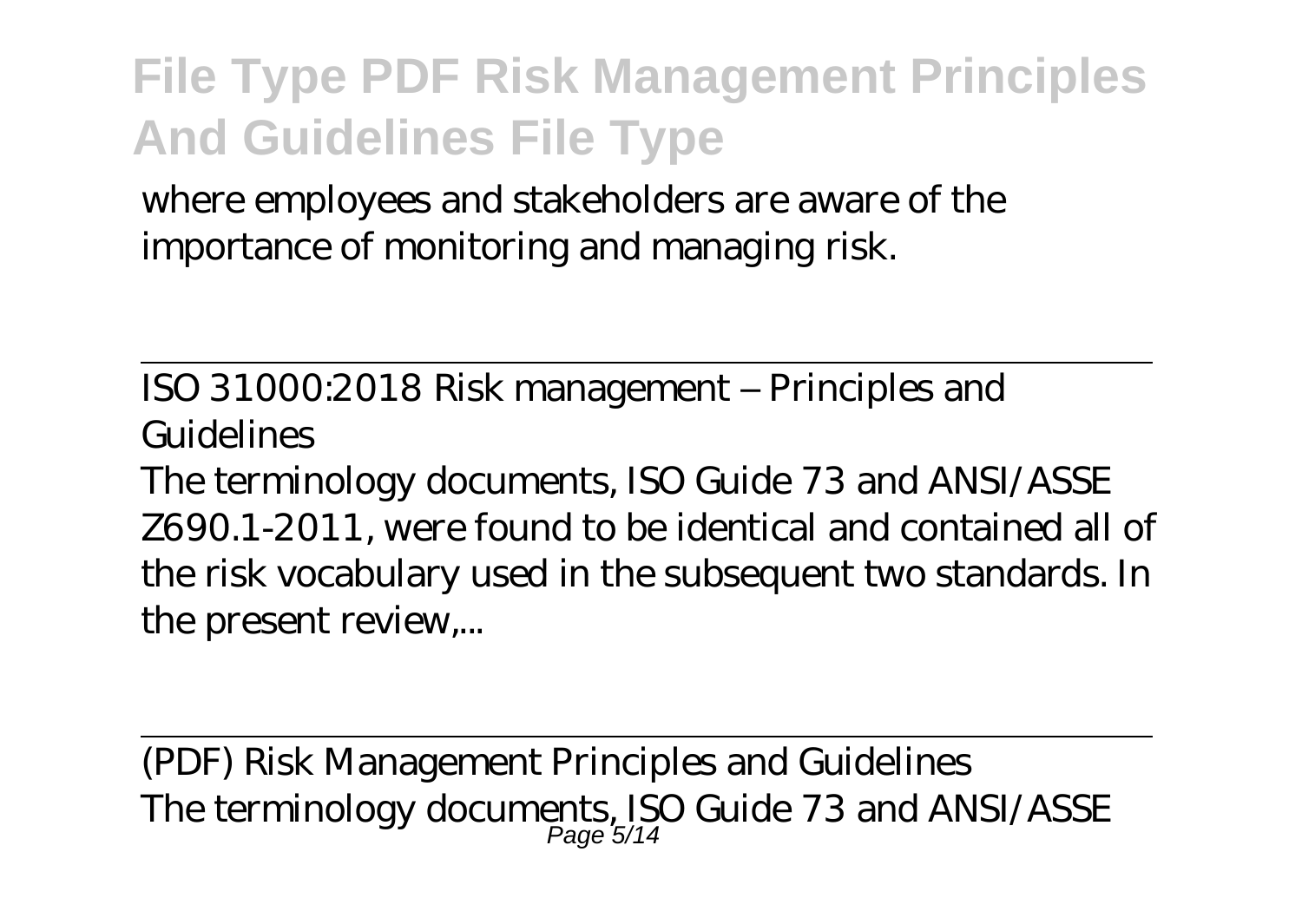Z690.1-2011, were found to be identical and contained all of the risk vocabulary used in the subsequent two standards. In the present review, the second of the trio of standards concerning risk is treated. The general topic of this standard is risk management principles and guidelines.

Risk Management Principles and Guidelines: Quality ... Clause 3: Principles of risk management Risk management creates and protects value; Risk management is an integral part of all organizational processes; Risk management is part of decision making; Risk management explicitly addresses uncertainty; Risk management is systematic, structured and timely; ...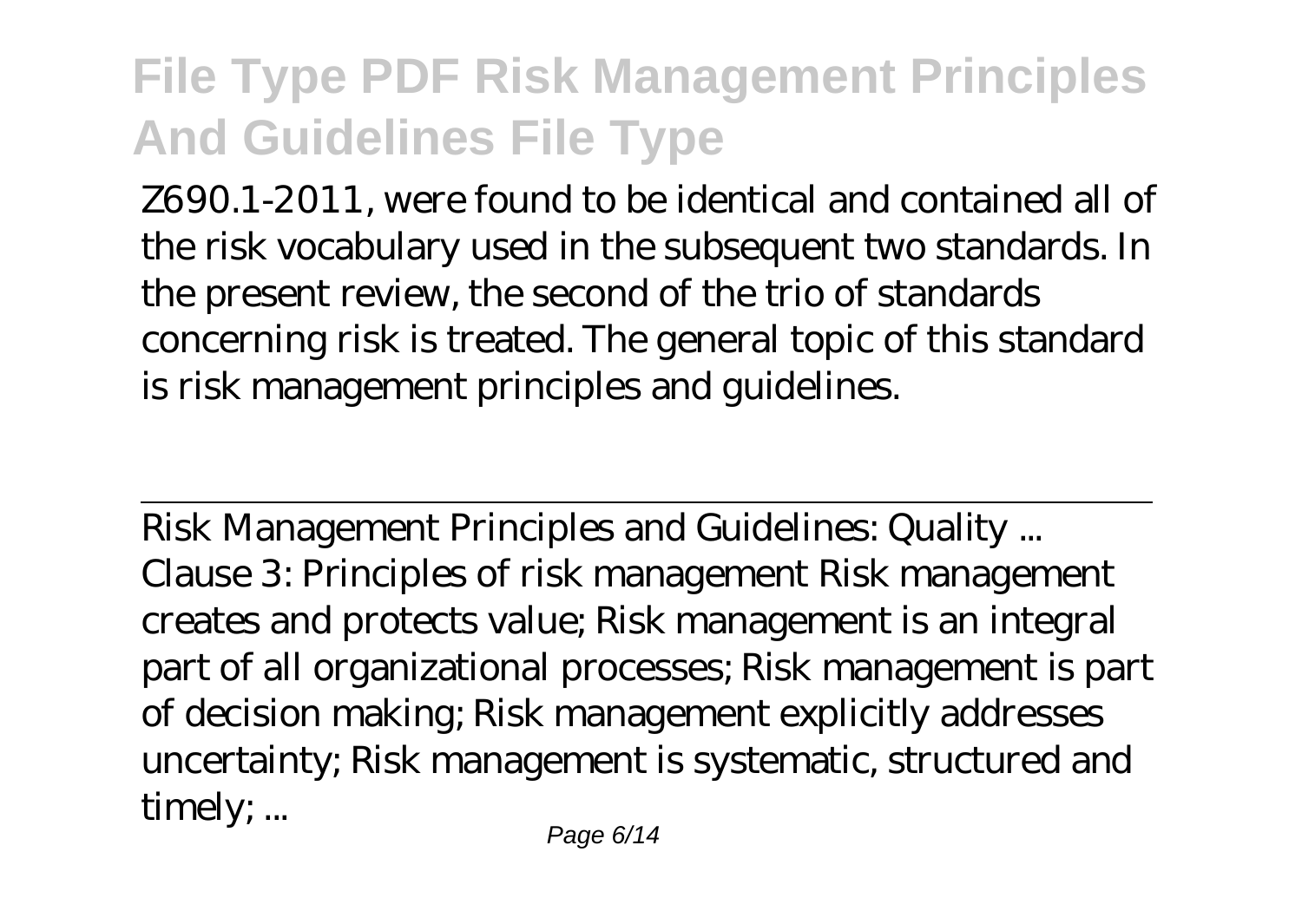PECB - ISO 31000 Risk Management – Principles and Guidelines

approach described in this International Standard provides the principles and guidelines for managing any form of risk in a systematic, transparent and credible manner and within any scope and context. Each specific sector or application of risk management brings with it individual needs, audiences, perceptions

Risk management — Principles and guidelines Risk management — Principles and guidelines 1 Scope This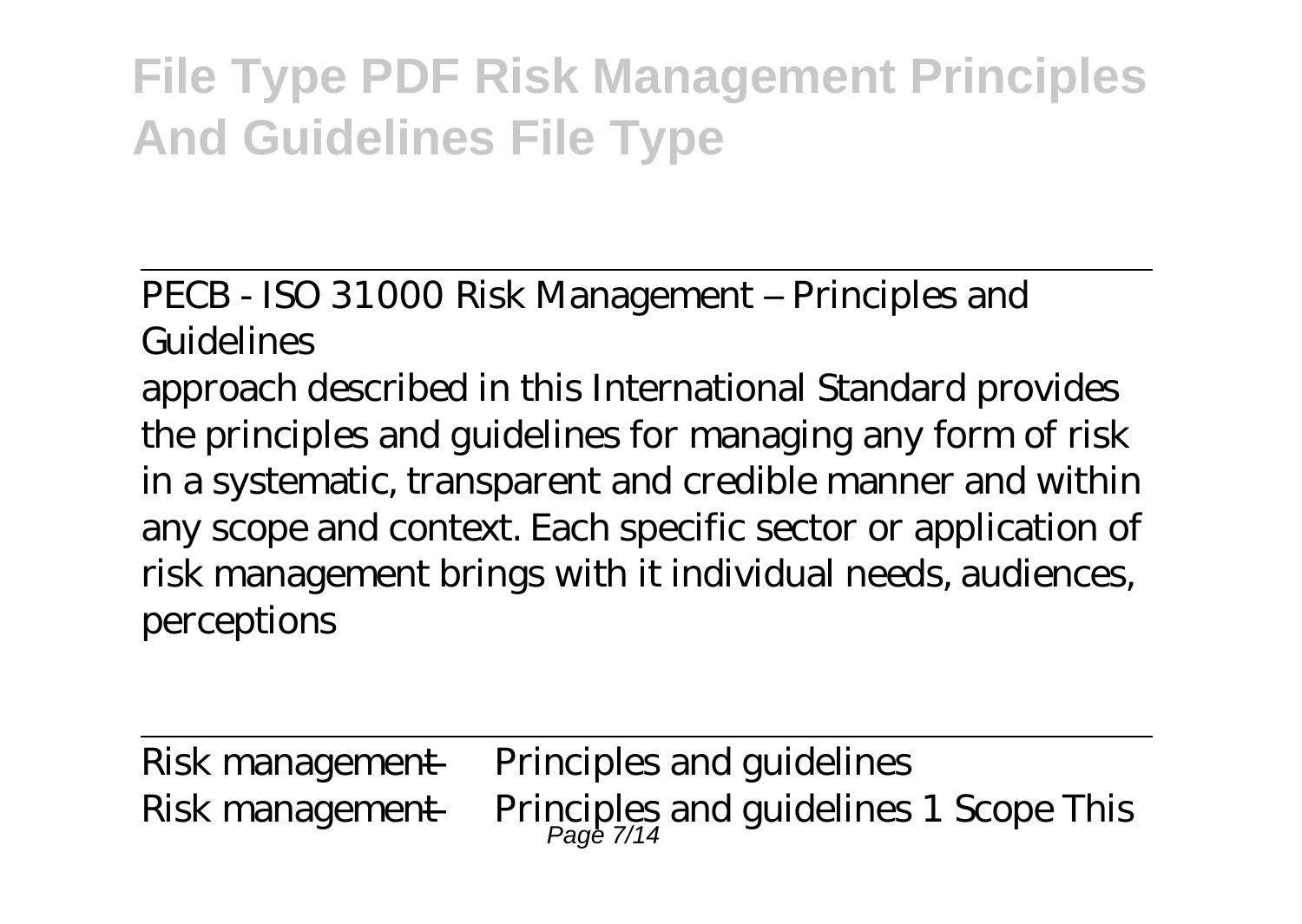International Standard provides principles and generic guidelines on risk management. This International Standard can be used by any public, private or community enterprise, association, group or individual.

AS/NZS ISO 31000:2009 Risk management - Principles and ...

The risk manager should refer to the Principles and Guidelines for the Conduct of MRA (CAC/GL-30 (1999). It is important to ensure that a clear mandate is given to risk assessors and that the MRA meets the needs of the risk manager. It is also important that the MRA be adequately reviewed by the scientific community and if appropriate, the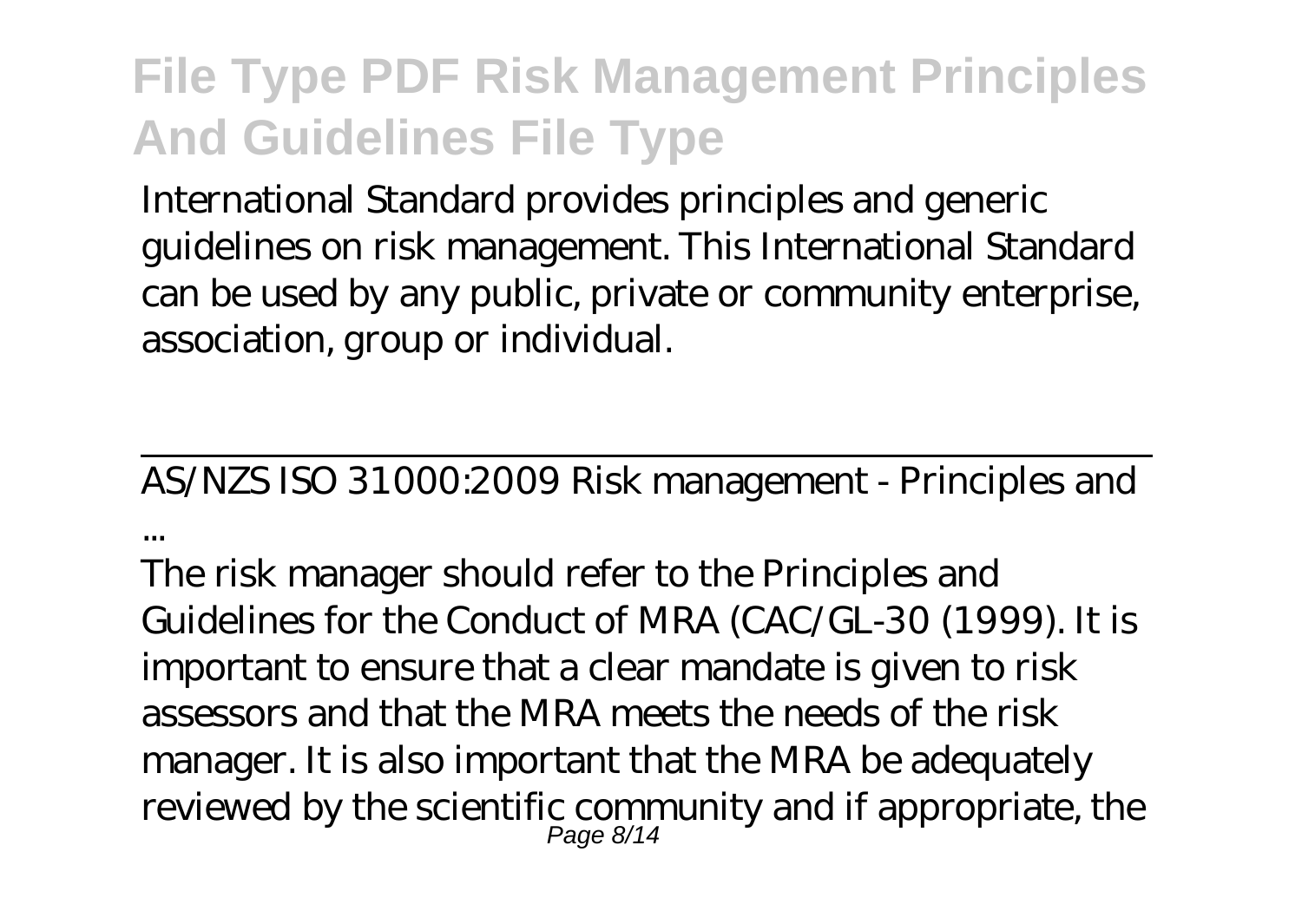PRINCIPLES AND GUIDELINES FOR THE CONDUCT OF Abstract Preview. ISO 31000:2018 provides guidelines on managing risk faced by organizations. The application of these guidelines can be customized to any organization and its context. ISO 31000:2018 provides a common approach to managing any type of risk and is not industry or sector specific. ISO 31000:2018 can be used throughout the life of the organization and can be applied to any activity, including decision-making at all levels.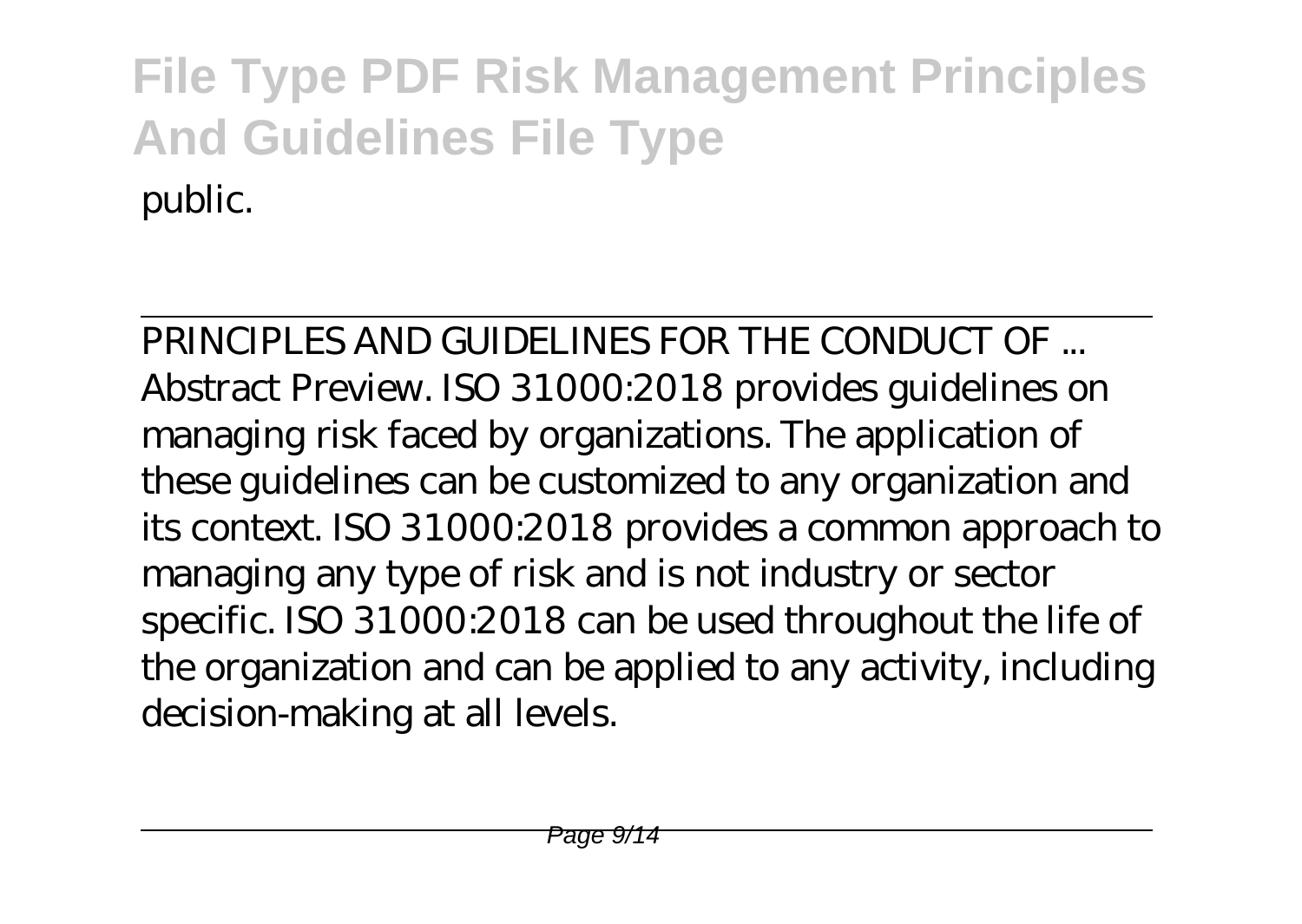ISO - ISO 31000:2018 - Risk management — Guidelines A recommended approach to developing an enterprise-wide risk management framework. 1. The deinition of risk –

'the effect of uncertainty on objectives'. The deinition of risk has changed from 'the chance of something happening that will have an impact on objectives' to. 'the effect of uncertainty on objectives'.

Risk Management - Principles and Guidelines Building on that foundation, the Standards and Guidelines for Risk Management adopt the FRAME standards but articulate the level of assessment and management that is required to manage the 'critical few' individuals who present a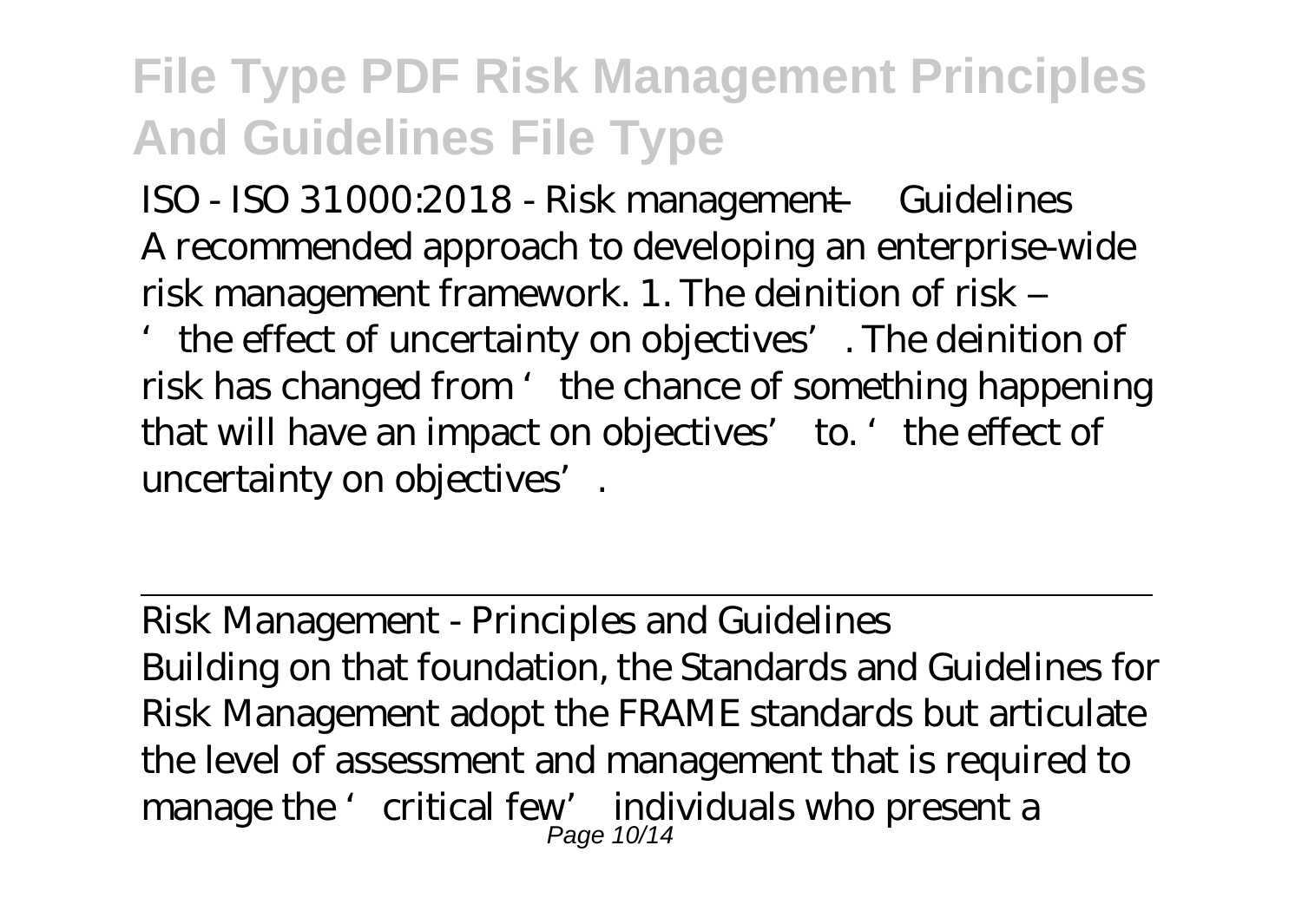considerable and ongoing risk of serious harm to others.

Standards & Guidelines for Risk Management There are risk management principles by International standardization Organization and by Project Management Body of Knowledge. The Project management body of knowledge (PMBOK) has laid down 12 principles. This article carries an amalgamation of both PMBOK and ISO principles. The various principles are:

Principles of Risk Management Is organized around  $11$  management principles. A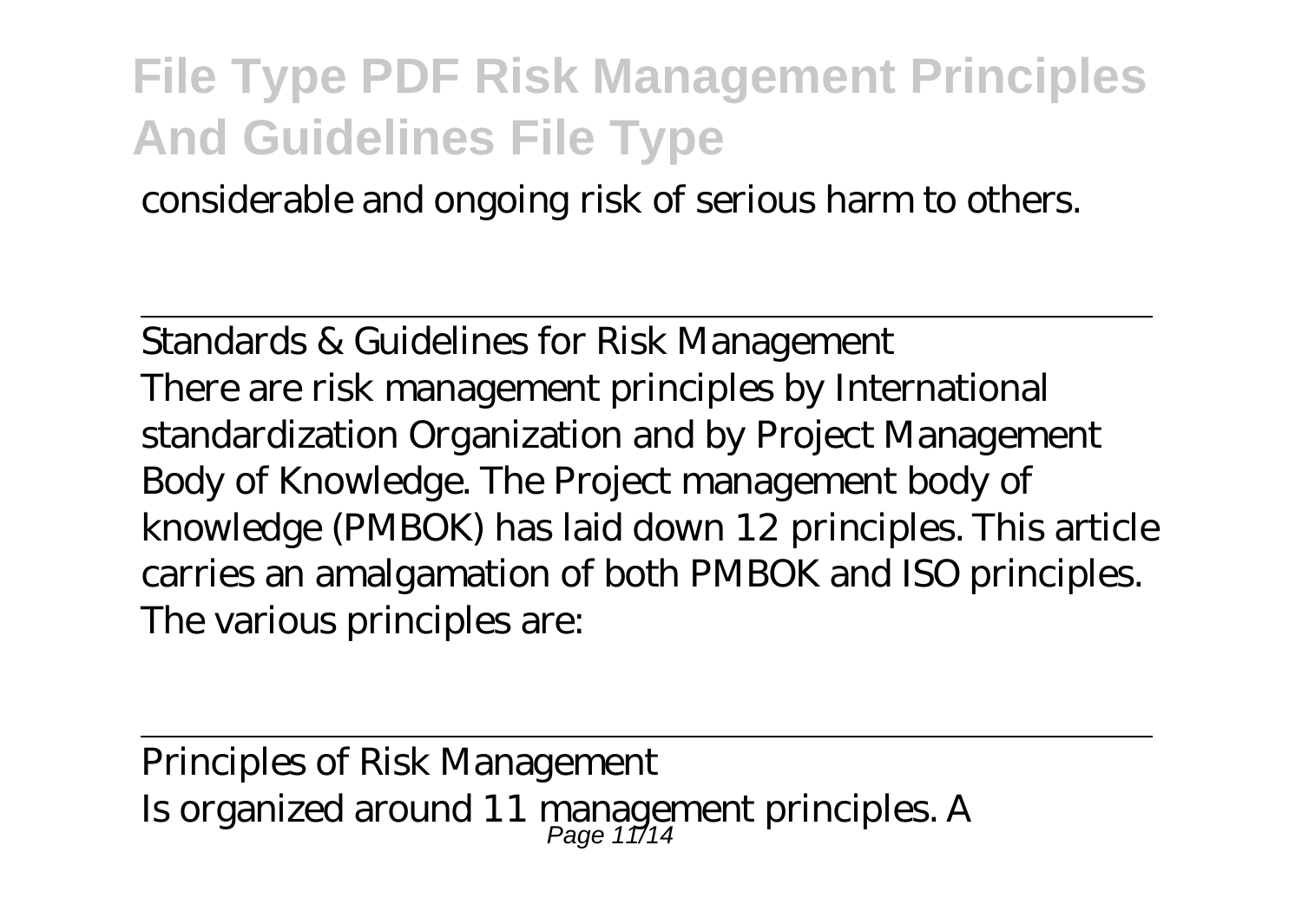management principle refers to a fundamental idea, rule or truth about a subject. ISO 31000 risk principles serve as the guideline, method, logic, design, and implementation for the risk management framework and its process. ISO 31000 does not specify how the principles can be used to design ...

#### ISO 31000 RISK MANAGEMENT

ISO 31000 is a family of standards relating to risk management codified by the International Organization for Standardization. ISO 31000:2018 provides principles and generic guidelines on managing risks faced by organizations. ISO 31000 seeks to provide a universally recognized paradigm for practitioners and companies employing risk Page 12/14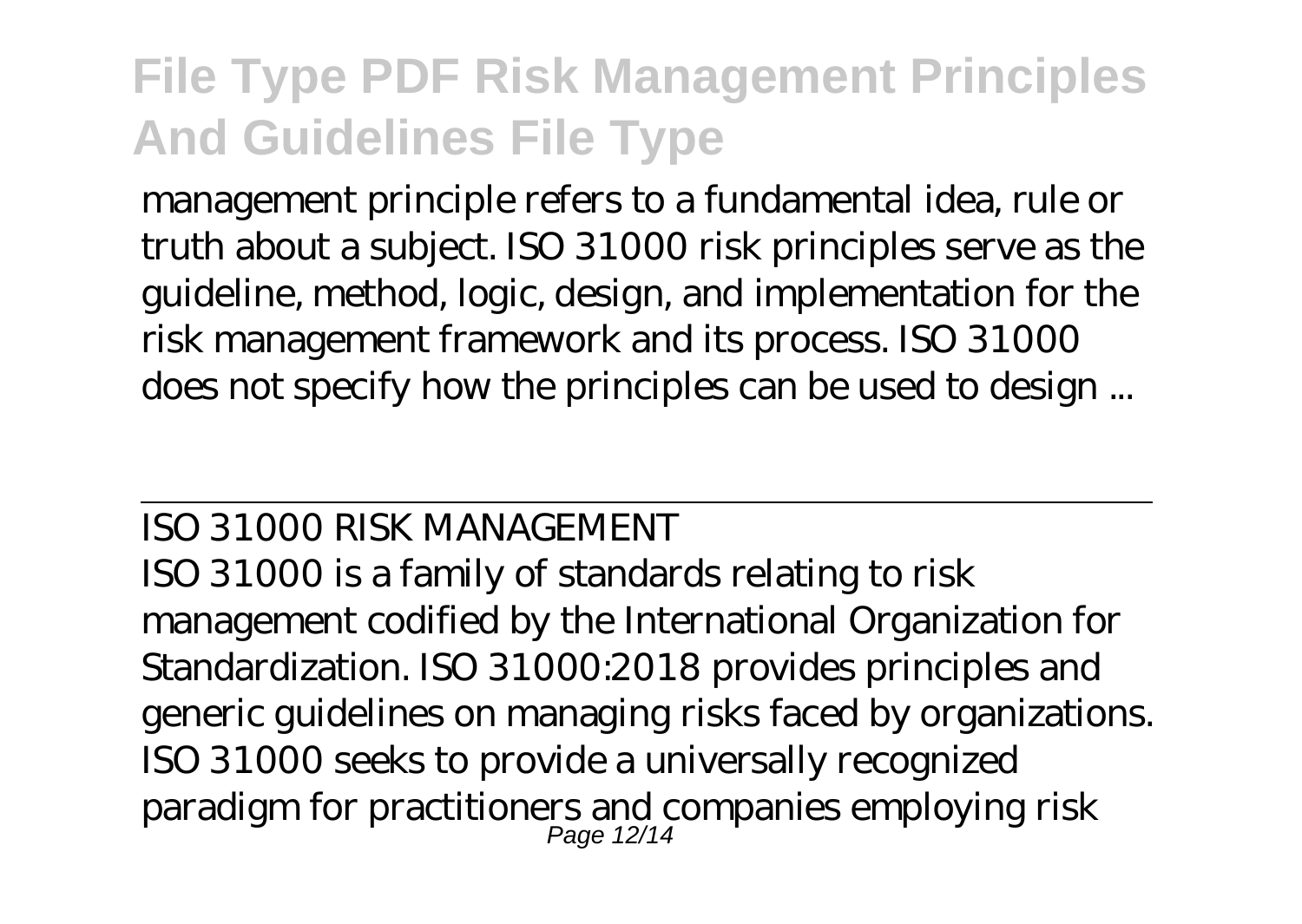management processes to replace the myriad of existing standards, methodologies and paradigms that differed between industries, subject matters and regions. For this

ISO 31000 - Wikipedia

This Standard is identical with, and has been reproduced from ISO 31000:2009, Risk management—Principles and guidelines. Minor changes have been made to the Introduction to address the application of the Standard in Australia and New Zealand.

AS/NZS ISO 31000:2009 Risk management - Principles and Page 13/14